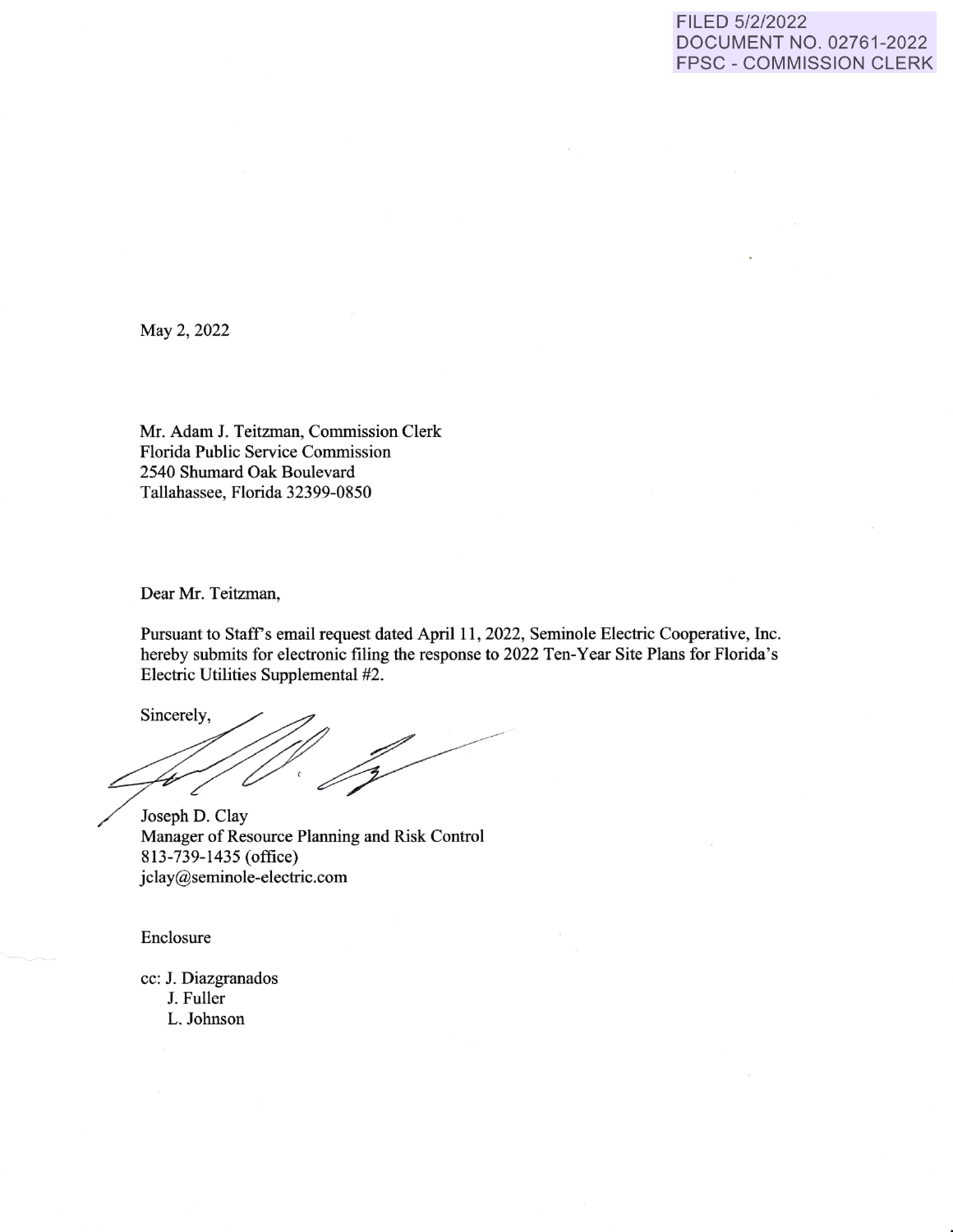- 1. Please refer to NERC's Level 2 Alert, issued August 18, 2021, titled Cold Weather Preparations for Extreme Weather Events. Please indicate what changes, if any, the Utility has implemented or intends to implement to address the recommendations contained within the alert.
	- *Seminole previously had generation Cold Weather Preparedness procedures and plant preventive maintenance work orders. Seminole is in the process of making improvements to its existing procedures and editing current work orders. In addition, Seminole is in the process of creating generator operator training for cold weather preparedness. Seminole will review all Cold Weather procedures, preventative maintenance work orders and training annually and before the cold winter season.*
	- *Seminole is in the progress of reviewing Manual and Automatic Firm Load shed plans and Emergency Capacity procedures to address recommendations not previously captured.*
	- *Seminole plans to implement all revised procedures, work orders and training before 9/1/2022 to be compliant with the revised NERC Standards effective 4/1/2023.*
	- *Seminole implemented pre-winter season testing of its dual-fuel capable generation fleet.*
	- *Seminole added a high and low forecast scenario to its short-term load forecasting service for use in Operations Planning*
- 2. Please refer to FERC Order Approving Cold Weather Reliability Standards, issued August 24, 2021. Please indicate what changes, if any, the Utility has implemented or intends to implement to address the revisions to the NERC Reliability Standards that become effective April 2023.
	- *Seminole previously had generation Cold Weather Preparedness procedures and plant preventive maintenance work orders. Seminole has made improvements to its existing procedures and edited current work orders. In addition, Seminole is in the process of creating generator operator training for cold weather preparedness.*
	- *Seminole will be updating its data specification document to include provisions for notification of BES generating unit(s) status during local forecasted cold weather.*
	- *Seminole is in the progress of reviewing Manual and Automatic Firm Load shed plans and Emergency Capacity procedures.*
	- *Seminole plans to implement all procedures, work orders and training before 9/1/2022 to be compliant with the revised NERC Standards effective 4/1/2023.*
- 3. Please refer to NERC's Project 2021-07: Extreme Cold Weather Grid Operations, Preparedness, and Coordination. Is the Utility a participant in this project? If so, please explain what way.

*Yes, Seminole is a participant as an Observer on this project.*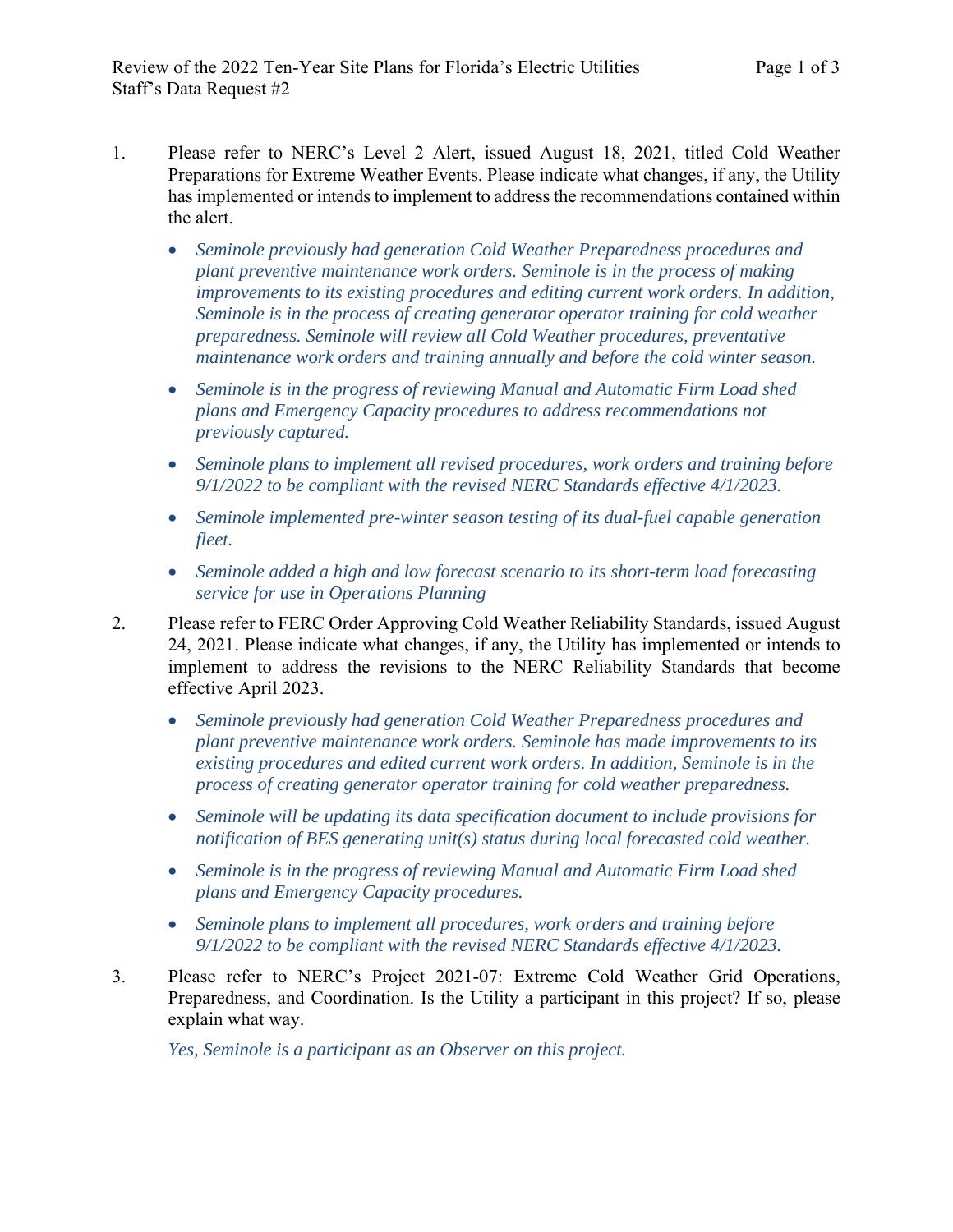4. Please refer to the FERC, NERC, and Regional Entity Staff Report: The February 2021 Cold Weather Outages in Texas and the South Central United States (2021 Cold Weather Report), issued November 2021. Please indicate what changes, if any, the Utility has implemented or intends to implement to address the recommended revisions listed below to the NERC Reliability Standards identified in the 2021 Cold Weather Report.

*The Standards Committee, Executive Committee accepted the SAR on February 25, 2022 for the proposed recommendations listed in the "The February 2021 Cold Weather Outages in Texas and the South Central United States (2021 Cold Weather Report), issued November 2021". (https://www.nerc.com/pa/Stand/Pages/Project-2021-07- ExtremeColdWeather.aspx) Seminole will adhere to any new requirements/revisions and implementations once it is approved through the appropriate NERC Standard Revision process.* 

- a. Identify and protect cold-weather critical components.
	- *Seminole Improved upon existing procedures and preventative maintenance work orders to ensure it captured critical components that could be impacted by cold weather.*
	- *Seminole plans to implement all procedures, work orders and training before 9/1/2022 to be compliant with the revised NERC Standards effective 4/1/2023*
- b. Build all new and retrofit existing units to operate during extreme weather conditions, which include the impact of wind and precipitation.
	- *Seminoles combine cycle facility that is currently being built is built to operate during extreme cold weather temperatures.*
	- *Seminole will adhere to this recommendation in the event of future building or retrofitting units.*
- c. Perform annual training on winterization plans. If already incorporated, please provide the most recent winterization plan.
	- *Seminole is in the process of creating unit specific training and will be delivering it to all applicable staff. The training will be provided annually as part of the cold weather preparation phase.*
	- *Seminole plans to implement training before 9/1/2022*
- d. Develop Corrective Action Plans for any affected generating units.

*Seminole has discussed creating a corrective action plan within the Cold Weather preparedness Plan as a corrective action plan is currently not developed. Seminole will wait for final NERC approval and guidance from the revised standards/requirements before proceeding. However, Seminole did not experience any cold-weather-related issues during the period in question.*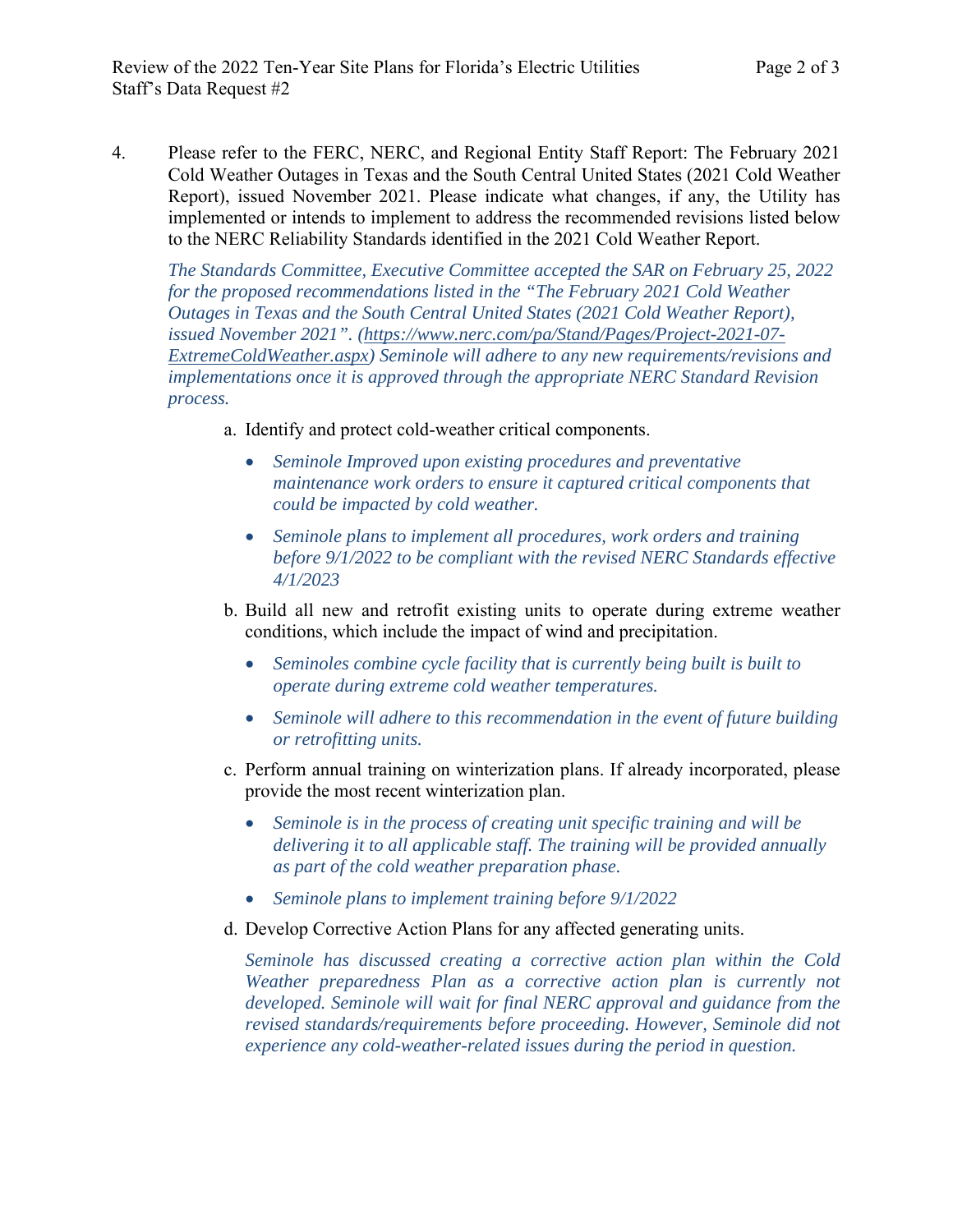e. Provide the balancing authority the percentage of generating capacity that can be relied upon during forecasted cold weather.

*Seminole is a balancing authority. Seminole's generating units provide capacity on a daily basis regardless of weather conditions.* 

f. Account for wind and precipitation when providing temperature data to the balancing authority.

*Seminole's generating units provide capacity on a daily basis regardless of weather conditions.* 

- 5. Will the Utility's current capacity shortage plan require updating following the revisions to the NERC Reliability Standards that will go into effect April 2023 or the recommended revisions from the 2021 Cold Weather Report? If so, please identify the changes.
	- *Based upon the revised NERC Standard EOP-011-2, Seminole will make edits to include "cold weather conditions" instead of the broad term "extreme weather conditions" from the current requirement*
	- *Seminole will wait for final NERC approval and guidance from the revised standard(s)/requirements before proceeding on the recommendations regarding capacity and load shedding.*
- 6. For your generating units, please and provide the following information:
	- a. Identify any generating unit that has been winterized and describe the winterization activities that have been completed for each.

*Seminole Generating Units have Cold Weather preparedness plans which covers all systems and generating units onsite. The preparation for cold weather begins in August of every year. This plan and work orders is currently being updated.* 

b. Identify any generating unit that still requires winterization and describe the winterization activities to be completed for each.

*All Seminole's generating units prepare for cold weather in August of each year. Each generating site has their own specific Cold Weather Preparedness procedure to include checklist and training.* 

c. Identify any generating units the Utility does not intend to winterize and explain why.

*Seminole winterizes each and all units beginning of August each year.* 

7. Please list and describe all winterization activities the Utility has completed or intends to complete for its natural gas infrastructure. If none, please explain why.

*Seminole Generating Units have a Cold Weather Preparedness plan which covers all systems and generating units onsite. This plan and work orders is currently being updated. However, Seminole's current checklist include some of the following: to verify operation and integrity of heat trace, insulation, drains clear, evaporation cooler*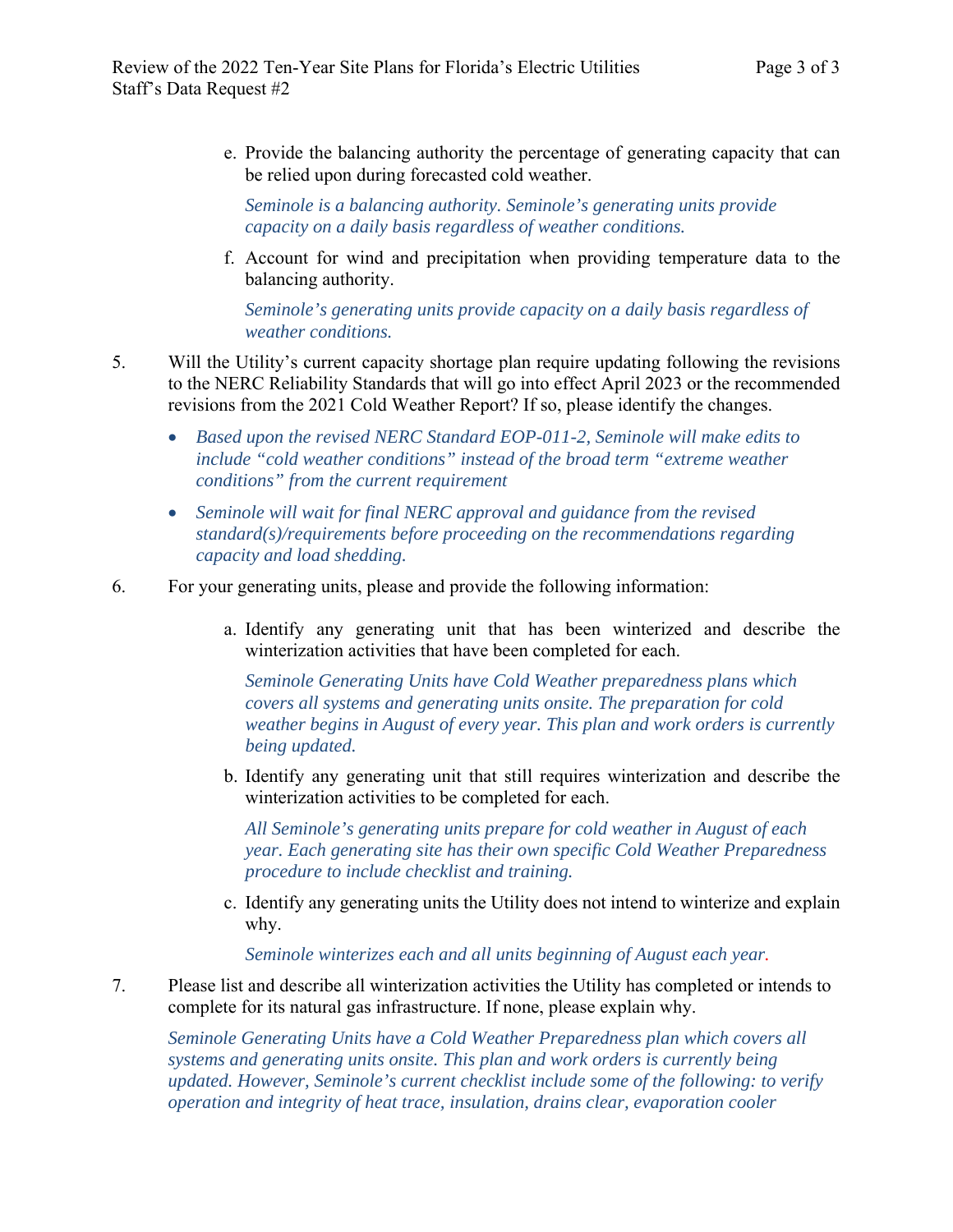*drained, thermostats functioning correctly, enclosures sealed, electrical equipment heaters functioning properly, fuel gas drains tank drained, and fuel gas water bath heater glycol percentage is 70/30.*

8. Please identify any generating units that have experienced forced outages or derates due to cold weather conditions within the last ten-year period.

*Seminole Generating Units have not experienced forced outages or derates due to cold weather conditions within the last ten-year period.* 

a. Please explain if these generating units have had corrective action plans developed for the identified equipment. If so, what has been done to evaluate whether the corrective action plan applies to similar equipment for other generating units in the Utility's generating fleet.

*Not Applicable* 

9. Please identify each of the Utility's generating units that have dual fuel capabilities. As part of this response, please provide the following for each applicable generating unit.

*Table below addresses items a. – f.* 

- a. Generating unit name and location.
- b. Net capacity by seasonal peak (Summer/Winter).
- c. Whether fuel switching derates/uprates the unit (and if so, by what amount).
- d. Primary and secondary fuel type and sources.
- e. Number of days the generating unit could operate at full load using the secondary fuel source.

|                                 |                                                                         |                |                    |                       | Net Capability (MW) - |        | Net Capability (MW) - |        |            |                 |           |                            | # Days Full Load            |                          |
|---------------------------------|-------------------------------------------------------------------------|----------------|--------------------|-----------------------|-----------------------|--------|-----------------------|--------|------------|-----------------|-----------|----------------------------|-----------------------------|--------------------------|
|                                 |                                                                         |                |                    |                       | <b>Primary Fuel</b>   |        | <b>Alternate Fuel</b> |        |            | Fuel            |           | <b>Fuel Transportation</b> | Operation on                | <b>Time Required for</b> |
|                                 | Plant                                                                   |                | Unit No. Unit Type | Location              | Summer                | Winter | Summer                | Winter | Primary    | Alternate       |           | Primary Alternate          | Alternate Fuel <sup>1</sup> | Fuel Switch <sup>2</sup> |
| Owned<br>Generation             | Midulla Generating<br>Station (MGS)                                     | $\mathbf{1}$   | <b>CT</b>          | Hardee County         | 160                   | 193    | 160                   | 193    | NG         | <b>DFO</b>      | PL        | TK                         | $\overline{\mathbf{3}}$     | 45 Min.                  |
|                                 |                                                                         | $\overline{2}$ | <b>CT</b>          |                       | 160                   | 193    | 160                   | 193    | NG         | D <sub>FO</sub> | PL        | TK                         |                             | 45 Min.                  |
|                                 |                                                                         | 3              | <b>ST</b>          |                       | 184                   | 186    | 184                   | 186    | WH         | D <sub>FO</sub> | PL        | <b>TK</b>                  |                             | 45 Min.                  |
|                                 |                                                                         | 4              | <b>CT</b>          |                       | 54                    | 62     | 54                    | 62     | NG         | D <sub>FO</sub> | PL        | TK                         |                             | 5 Min.                   |
|                                 |                                                                         | 5              | <b>CT</b>          |                       | 54                    | 62     | 54                    | 62     | NG         | D <sub>FO</sub> | PL        | <b>TK</b>                  |                             | 5 Min.                   |
|                                 |                                                                         | 6              | <b>CT</b>          |                       | 54                    | 62     | 54                    | 62     | NG         | <b>DFO</b>      | PL        | TK                         |                             | 5 Min.                   |
|                                 |                                                                         | $\overline{z}$ | <b>CT</b>          |                       | 54                    | 62     | 54                    | 62     | <b>NG</b>  | <b>DFO</b>      | PL        | <b>TK</b>                  |                             | 5 Min.                   |
|                                 |                                                                         | 8              | <b>CT</b>          |                       | 54                    | 62     | 54                    | 62     | NG         | <b>DFO</b>      | PL        | <b>TK</b>                  |                             | 5 Min.                   |
|                                 | Seminole Generating                                                     | $\mathbf{1}$   | <b>ST</b>          |                       | 626                   | 639    | N/A                   | N/A    | <b>BIT</b> | N/A             | <b>RR</b> | N/A                        | N/A                         | N/A                      |
|                                 | Station (SGS)                                                           | $\overline{2}$ | <b>ST</b>          | Putnam County         | 634                   | 640    | N/A                   | N/A    | <b>BIT</b> | N/A             | <b>RR</b> | N/A                        | N/A                         | N/A                      |
| Purchased<br>Power<br>Resources | Hardee Power Station<br>(HPS)                                           | 1a             | <b>CT</b>          | Hardee County         | 72                    | 88     | 72                    | 88     | NG         | <b>DFO</b>      | PL        | TK                         | $\mathcal{P}$               | 17 Min.                  |
|                                 |                                                                         | 1 <sub>b</sub> | <b>CT</b>          |                       | 72                    | 88     | 72                    | 88     | NG         | <b>DFO</b>      | PL        | TK                         |                             | 17 Min.                  |
|                                 |                                                                         | 3              | <b>ST</b>          |                       | 76                    | 91     | 76                    | 91     | WH         | D <sub>FO</sub> | PL        | <b>TK</b>                  |                             | 17 Min.                  |
|                                 |                                                                         | 2a             | <b>CT</b>          |                       | 70                    | 89     | 70                    | 89     | NG         | <b>DFO</b>      | PL        | <b>TK</b>                  |                             | 7 Min.                   |
|                                 |                                                                         | 2 <sub>b</sub> | <b>CT</b>          |                       | 70                    | 89     | 72                    | 97     | NG         | <b>DFO</b>      | PL        | <b>TK</b>                  |                             | 11 Min.                  |
|                                 | Oleander Power                                                          | $\overline{2}$ | <b>CT</b>          | <b>Brevard County</b> | 153                   | 182    | 153                   | 191    | NG         | D <sub>FO</sub> | PL        | TK                         | $\overline{3}$              | 16 Min.                  |
|                                 | Project                                                                 | 3              | <b>CT</b>          |                       | 153                   | 182    | 153                   | 186    | NG         | <b>DFO</b>      | PL        | TK                         |                             | 16 Min.                  |
|                                 |                                                                         |                |                    |                       |                       |        |                       |        |            |                 |           |                            |                             |                          |
|                                 | Based upon winter capability and alternate fuel inventory as of 4/19/22 |                |                    |                       |                       |        |                       |        |            |                 |           |                            |                             |                          |
| $\overline{2}$                  | From full load on primary fuel                                          |                |                    |                       |                       |        |                       |        |            |                 |           |                            |                             |                          |

f. Amount of time required to switch to secondary fuel.

- 10. Please identify how many alerts and advisories, due to cold weather, have been issued within the last ten-year period, and describe each event that lead to the issuance of each alert/advisory.
	- a. As part of this response, please indicate whether interruptible/curtailable customers were interrupted during each event, and if so, the duration of the interruption.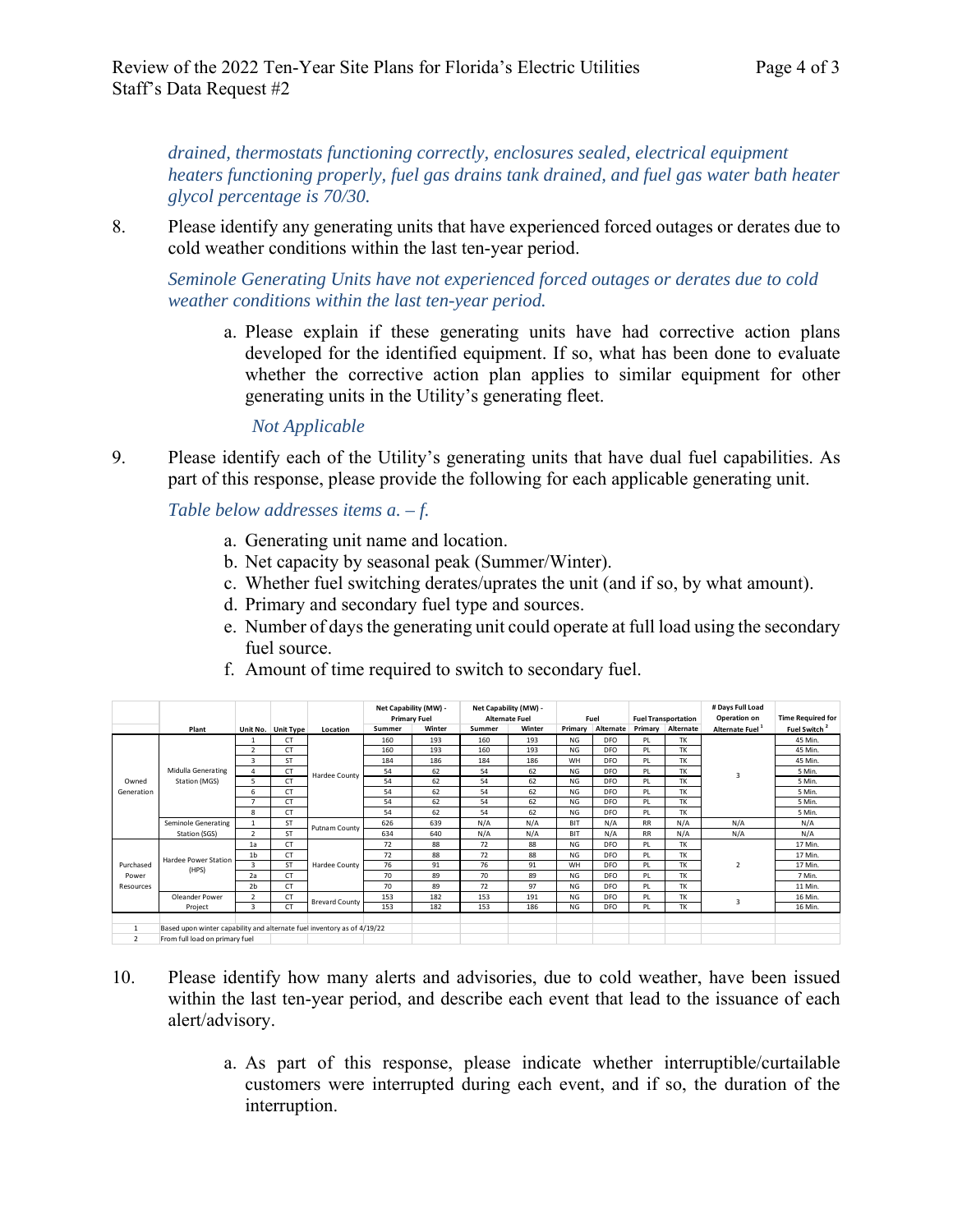*Seminole has had no alerts or advisories with-in the last ten-years. Seminole also checked with RC FRCC and Seminole has had no EEA's declared by the RC on its behalf.* 

11. Please identify the number of times the Utility has had to perform rolling blackouts within the last ten-year period. As part of this response, please provide the reason for each rolling blackout, how many megawatts were impacted, and the duration of each rolling blackout.

*Seminole has not had to shed firm load (rolling blackout) during the last ten years.* 

12. Please identify the total number of megawatts that can be controlled during rolling blackouts. As part of this response, please describe how this amount was determined, the priorities for interrupting firm load, and provide the anticipated duration between rolling blackouts.

*Seminole has nine Member distribution cooperatives. Between the nine Member distribution cooperatives, 1,391MW has been identified as part of the Under Frequency Load Shed (UFLS) schema. With respect to Manual Load Shed, Seminole has coordinated with its Member distribution cooperatives to prioritize circuits for manual load shedding to:* 

- *Minimize overlap with the circuits assigned to UFLS,*
- *Identify critical facilities such as Hospitals, Fire Stations, Communications facilities such as cell towers, schools and other facilities deemed critical by the Member.*
- *All load is generally viewed as "available" for firm load shed, based upon the priority of the circuits with critical facilities, with the lowest priority selected first.*
- 13. Please explain how the Utility coordinates with cogenerators, qualifying facilities, and other non-utility generators during cold weather events to maximize generating capacity. As part of this response, please explain how the Utility determines as-available energy prices if all available Utility assets are already dispatched.

*Seminole has Purchased Power Agreements with two non-utility generators, Hillsborough County Waste-to-Energy (WTE) and City of Tampa – McKay Bay Waste-to-Energy that provide a combined total of 58MW at peak output. The generation capability of these facilities is dependent upon municipal solid waste deliveries and inventory and in the event of expected cold weather events, energy production prior to the event can be reduced in order to stockpile inventory for greater output when it is needed during peak periods. Non-emergency maintenance may also be postponed to ensure the facility is operational during expected cold weather events. As-available energy prices are determined based on Seminole's cost to generate the power or procure the power from another entity.* 

14. Please list each form of communication (such as phone calls, text, utility website, social media, etc.) the Utility uses to inform customers of anticipated cold weather events. As part of this response, please provide a sample of such communications.

*Seminole coordinates public cold weather communications with its nine Member distribution cooperatives. Templates have been developed and are maintained that the*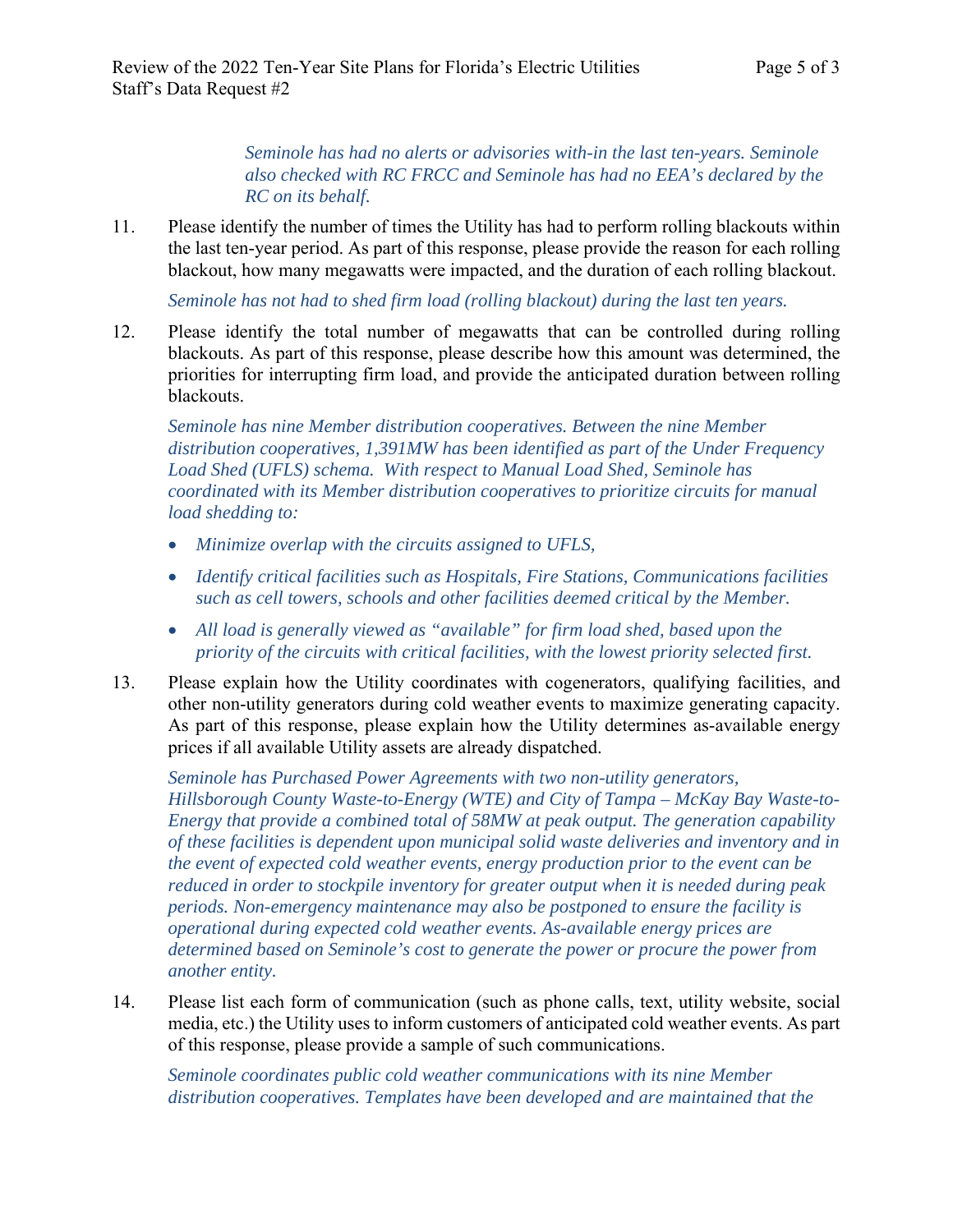*Member distribution cooperatives use to communicate with their Member consumers through phone calls, texts, utility websites, social media, etc. (see attachment)* 

15. Please refer to the Florida cold weather event from January 29-31, 2022, and provide the following for each day during the event.

*Table below addresses items a. – f.* 

- a. Anticipated load forecast.
- b. Anticipated operating reserve (with and without demand response).
- c. Actual load, and if available, actual operating reserve.
- d. Amount of customer outages due to cold weather that occurred, if any.
- e. Amount of generating capacity derated or forced offline due to cold weather, if any. If forced outages occurred, identify each generating unit derated or forced offline, and the cause of the derating or forced outage, if known.
- f. Whether demand response and/or interruptible/curtailable assets were activated. If so, please identify which programs, the number of customers interrupted, the amount of capacity interrupted, and the frequency of interruptions.

|                                           | Sat - 1/29/22                                       | Sun - 1/30/22 | Mon - 1/31/22 |  |  |  |
|-------------------------------------------|-----------------------------------------------------|---------------|---------------|--|--|--|
| a. Anticipated load forecast.             | 3,143                                               | 4,000         | 3,393         |  |  |  |
| b. Anticipated operating reserve          |                                                     |               |               |  |  |  |
| (with/without demand response).           | 1,215 / 996                                         | 400 / 181     | 1,011 / 792   |  |  |  |
| c. Actual load, and if available, actual  |                                                     |               |               |  |  |  |
| operating reserve.                        | 3,025                                               | 3,880         | 3,452         |  |  |  |
| d. Amount of customer outages due to      |                                                     |               |               |  |  |  |
| cold weather that occurred, if any.       | 0                                                   | 0             | 0             |  |  |  |
|                                           |                                                     |               |               |  |  |  |
| e. Amount of generating capacity derated  |                                                     |               |               |  |  |  |
| or forced offline due to cold weather, if |                                                     |               |               |  |  |  |
| any. If forced outages occurred, identify |                                                     |               |               |  |  |  |
| each generating unit derated or forced    |                                                     |               |               |  |  |  |
| offline, and the cause of the derating or |                                                     |               |               |  |  |  |
| forced outage, if known.                  | 0                                                   | 0             | $\Omega$      |  |  |  |
| f. Whether demand response and/or         |                                                     |               |               |  |  |  |
| interruptible/curtailable assets were     | Seminole utilized demand side resources of load     |               |               |  |  |  |
| activated. If so, please identify which   | management with the Member Cooperatives as well     |               |               |  |  |  |
| programs, the number of customers         | as Member Cooperative Customer Based Generators     |               |               |  |  |  |
| interrupted, the amount of capacity       | as a preventative measure in preparation for the    |               |               |  |  |  |
| interrupted, and the frequency of         | forecasted cold weather. No interruptible customers |               |               |  |  |  |
| interruptions.                            | were interrupted.                                   |               |               |  |  |  |

- 16. Please refer to the Florida cold weather event from January 29-31, 2022. Please explain if any winterization plans were enacted during this time. If so, please describe what activities were involved.
	- *Seminole enacted all generating unit Cold Weather Preparedness plans.*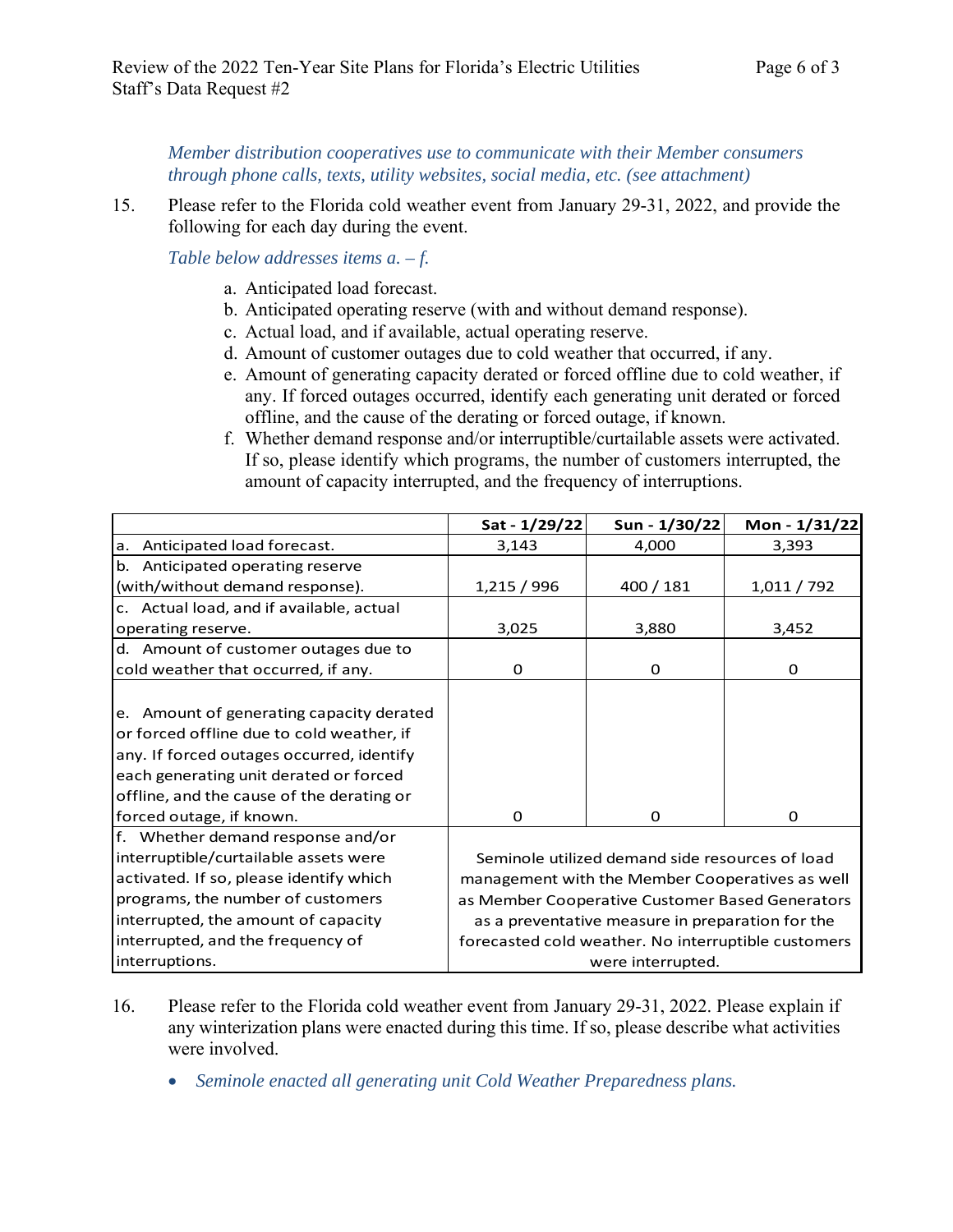- *Teams went through site-specific checklists to prepare*
- *Seminole met with the task force 48 hours prior to the cold weather event and everyday until the event was over. The daily meetings consisted of unit capacity, preparation and checklist, issues or concerns.*
- *Communicated with all 9 Member distribution cooperatives and went over preparedness and any concerns.*
- *At the request of Member distribution cooperatives, met with interruptible Member consumers to discuss Seminole's interruptible consumer process in the event it was required. It was ultimately not required.*
- *Reviewed fuel inventory and fuel oil resupply procedures for dual-fuel generation resources*
- *Performed testing on alternate fuel for dual-fuel capable units*
- *Seminole constantly monitored the temperatures to determine when a potential impact might occur.*
- *Coordinated with FRCC the RC on capacity updates*
- *Operators logged all daily events in iTOA*
- *Reviewed post unit output rated 32F capacity vs. planned capacity*
- *After the cold weather event Seminole gathered feedback and compiled lessons learned*
- *Stored all documentation and communication in a central location on the network.*
- 17. Please refer to the NERC 2021-2022 Winter Reliability Assessment, issued November 2021, for the following questions. Please provide load forecast and generation availability data provided to your regional entity for use in NERC's winter reliability assessment. As part of your response, explain how the data was derived and what assumptions were used.

*Load forecast data provided to Seminole's regional entity for winter 2021-2022 is Seminole's base forecast as shown in Schedule 3.2 of Seminole's 2021 Ten-Year Site Plan. The methodology and assumptions used to derive the base forecast are in Section 3 of Seminole's 2021 Ten-Year Site Plan. The Extreme Winter Peak Demand scenario was developed by a consultant for the FRCC, based on the 90/10 value of the aggregated base load forecasts provided by the FRCC members.*

*Generation capacity data provided to Seminole's regional entity for winter 2021-2022 is shown in Schedule 1 and Table 2 of Seminole's 2021 Ten-Year Site Plan. Seminole assumes all generation resources are available during the winter season, with the exception of solar facilities, which are assumed to be offline during winter peak periods.* 

18. **ITECO & FPL Only** Please identify and describe any actions undertaken to encourage adoption of natural gas heating over electric resistance (strip) heating. If no actions have been taken, please explain why.